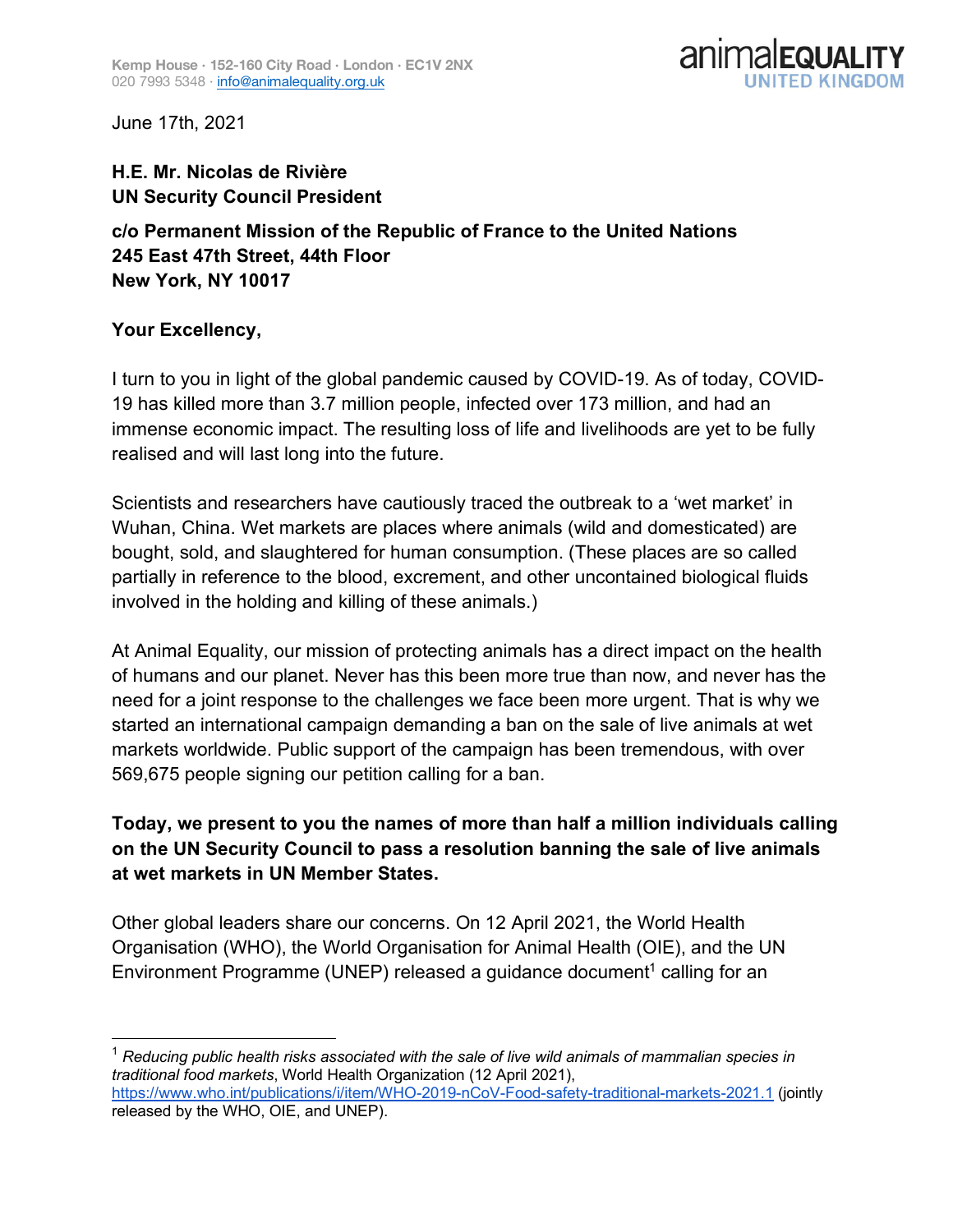

immediate suspension in the trade in live caught wild animals due to zoonotic disease concerns.

We urge the UNSC to incorporate this recommendation into a binding resolution that also encompasses **sales of** *domesticated* **animals,** *captive-bred* **wild animals, and wild-caught animals of** *all* **species (not just mammalian)**. The welfare of animals of *all* species sold at these markets is of great concern, and the next global pandemic could just as easily come from a bird as from a bat or a pangolin. During the human outbreak of avian influenza A (H5N1) in 1997, for instance, a visit to a retail poultry stall or a market selling live poultry in the week before onset of illness was significantly associated with the risk of becoming infected. As the WHO, OIE, and UNEP report stated, "Avian influenza viruses ... can be transmitted from infected animals to humans during handling and slaughter in the traditional market setting. **It is therefore important to limit, as far as possible, close contact between live animals, slaughtering operations and humans in such markets.**" 2

As President of the UNSC next month, Your Excellency is in a prime position to raise this critical security issue at the next Council meeting. COVID-19 is not an isolated incident – merely the most recent one. Like COVID-19 and H5N1, other disease outbreaks such as SARS have been scientifically linked to wet markets. Animals in these markets are packed into small cages or spaces, where the lower levels of the cages are inundated with the fluids and excrements of the upper ones.

Dr. Anthony Fauci, Director of the National Institute of Allergy and Infectious Diseases, and Dr. Joseph Fair, Vice President and Director of Research and Development for Metabiota, are among the cadre of renowned scientists and virologists that have warned authorities of the public health dangers associated with the sale of live animals at wet markets. Ending these sales is critical to avoid the proliferation of new pathogens that will inevitably make their way to humans due to the unsanitary conditions and poor health of the animals confined and killed there.

**We politely request that Your Excellency put the issue of live animal sales on the agenda for the next UNSC meeting.** Please heed the voices of the 569,675 petitioners calling for a Security Council resolution that would ban the sale of live animals in these dangerous and inhumane places. Such a resolution is necessary to protect our health, the health of our loved ones, and the well-being of the animals with whom we share our planet.